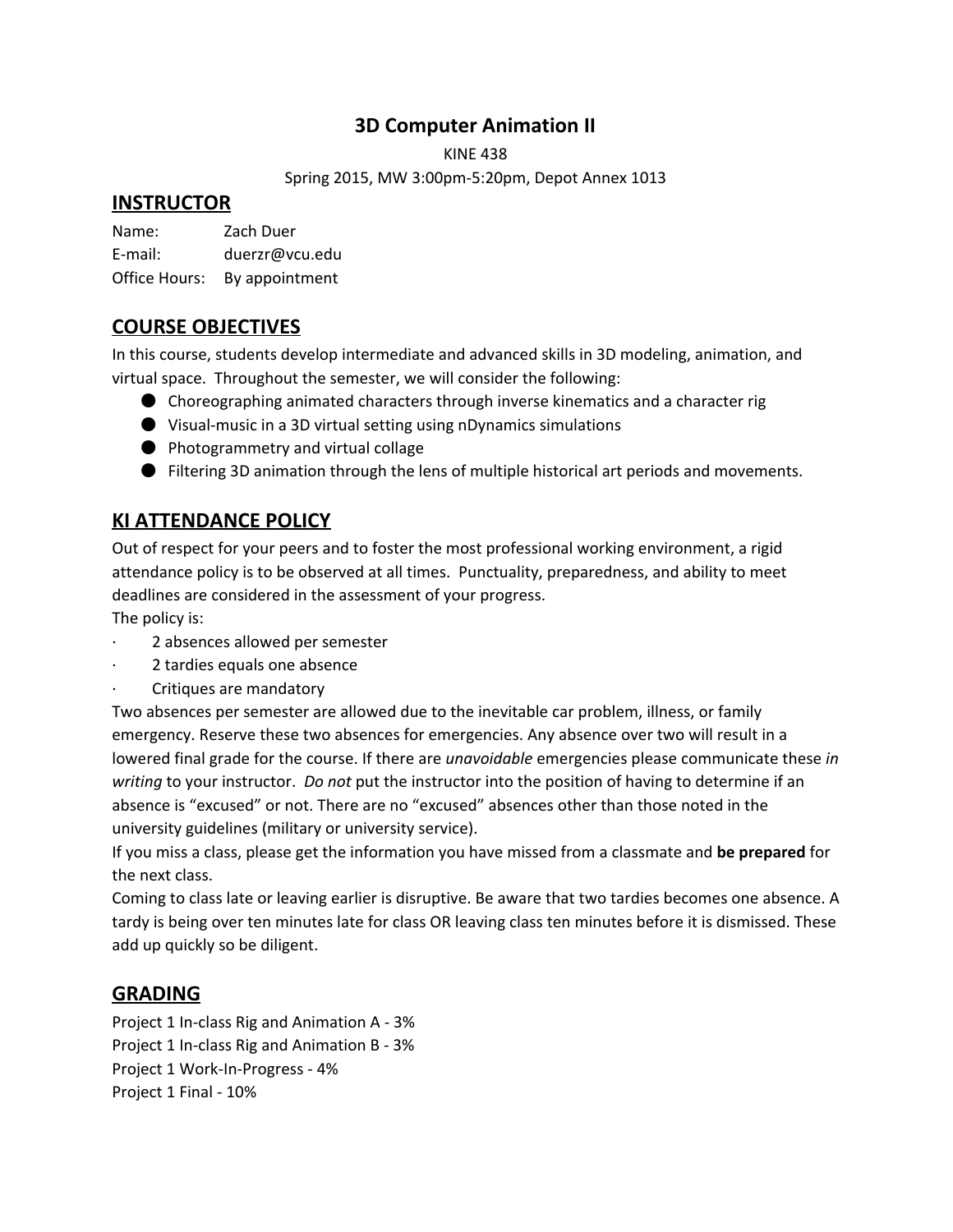Project 2 Short nDynamics Simulation - 3% Project 2 Photogrammetry Model - 3% Project 2 Work-In-Progress - 4% Project 2 Final - 10% Project 3 Four Collected Artworks - 2% Project 3 Worldview Analyses - 2% Project 3 Worldview Essay Rough Draft - 2% Project 3 Worldview Essay Final Draft - 5% Project 3 Worldview Presentation - 5% Project 3 Work-In-Progress - 4% Project 3 Final - 15% Reading Responses - 10% Participation - 15%

### *For each absence above your two allowed absences, 8% will be deducted from your final grade. For each tardy above your two allowed absences, 4% will be deducted from your final grade.*

# **PARTICIPATION AND CRITIQUES**

The most important form of participation is active engagement in the critique of your peers' work. I am allocating significant amounts of time for project critique in this class. During critique, I expect every student to concentrate on their peers' work and give both positive and constructive feedback that goes beyond the surface details of the work, or your immediate reaction. Both honesty and respect are of utmost importance.

The second most important form of participation is active engagement in the discussions surrounding assigned readings. Again, I expect well-considered responses from everyone in the class.

## **READINGS / LISTENINGS**

All readings or podcasts or Youtube lectures, etc. will be provided as links to URLs or as PDFs on Blackboard

After each reading or listening, a reading response entry on Blackboard of a minimum of 200 words will be due the next week.

Readings / Listenings will be drawn from the below, among possible others:

Multimedia: From Wagner to Virtual Reality, eds. Randall Packer & Ken Jordan Vibrant Matter: A Political Ecology, by Jane Bennett Human Creation Between Reality and Illusion, ed. Anna-Teresa Tymieniecka How We Became Posthuman, by N. Katherine Hayles Ken Wilber and Kevin Kelly discussion on technology and humanity https://www.youtube.com/watch?v=k4mHbUq-pb4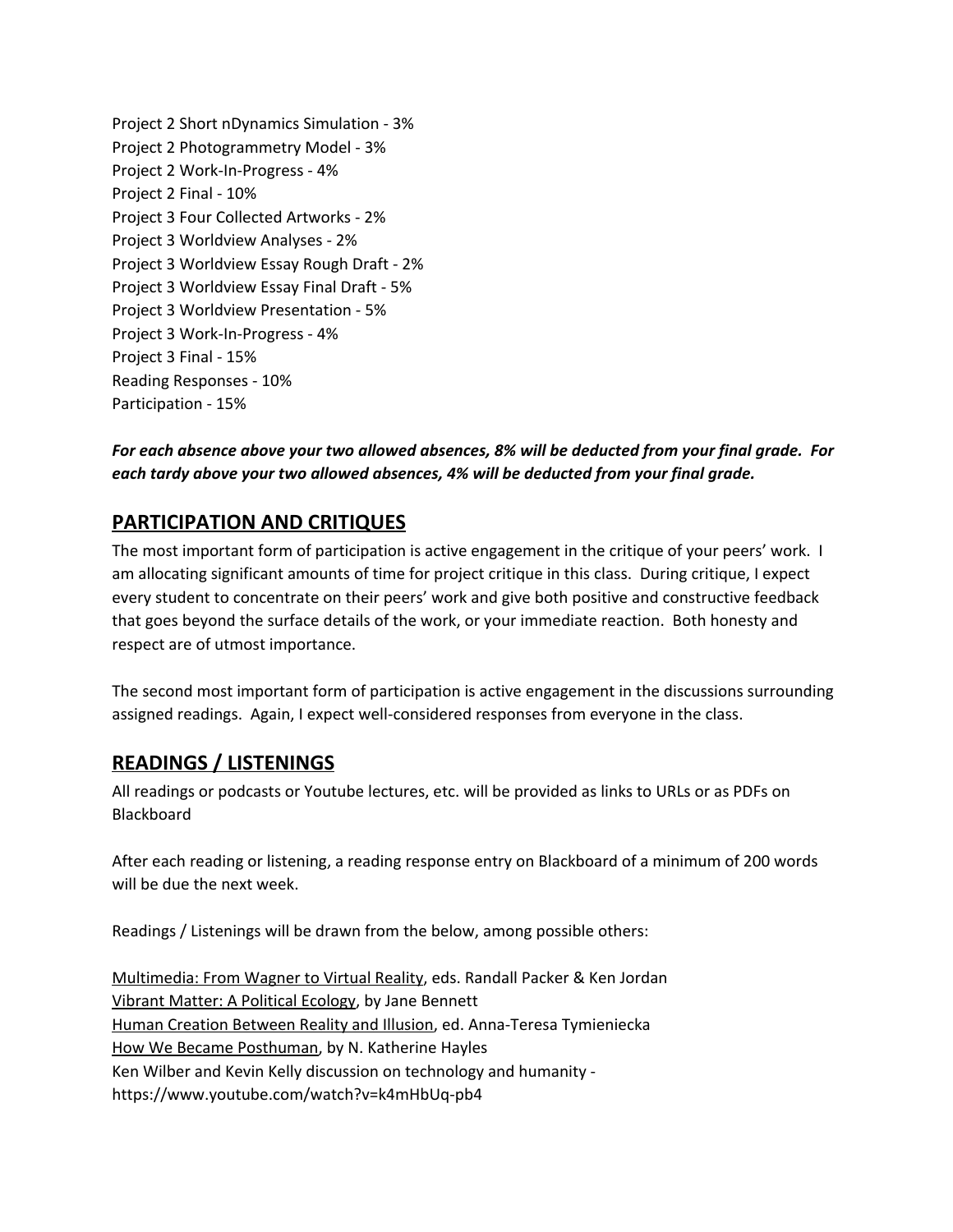Derek Matrevers on Art http://hwcdn.libsyn.com/p/2/a/5/2a5dacd50532bff5/MatraversMixSes.MP3?c\_id=1779312&expirati on=1420511755&hwt=d7a591531d4679e2128cfd23ca722d10 Alain de Botton on Aesthetics in Architecture http://philosophybites.libsyn.com/alain\_de\_botton\_on\_the\_aesthetics\_of\_architecture

Graham Harman on object philosophy - https://www.youtube.com/watch?v=QJ0GR9bf00g

# **DEADLINES / ASSIGNMENT TURN-IN**

All projects and assignments will be turned in through Blackboard. Because we need every moment of class time for critiques, all necessary files must be present on Blackboard **at least 1 hour before class begins**, allowing me time to download and prepare them.

I will accept late projects without grade deduction up to the end of the semester. However, you will receive no critique, and I will provide no feedback. I will assign a fair grade without deduction, but I will not explain it.

All projects should be named "LastName\_FirstName\_ProjectName.mp4/mb/whatever". This is imperative for grading and organization purposes. Failure to name projects correctly will result in an annoyed teacher, and possibly a 0 if I am unable to determine that it's your project I'm looking at.

# **DUE DATES TIMELINE**

- January 21
	- Project One In-class assignment Rig and animate default Mudbox character
	- Project Three Turn in 4 collected artworks from assigned worldview
- January 26
	- Project One In-class assignment Rig and animate found model
- February 2
	- Project One Show and turn-in Work-In-Progress
	- Project Three Turn in worldview analyses of 4 collected artworks
- February 9
	- Project One Due
- February 16
	- Project Three Worldview essay rough drafts due
- February 23
	- Project Two 5 second nDynamics simulation due
- March 4
	- Project Two One photogrammetry model due
	- Project Three Worldview essays and presentations due for 1, 2, 3, 4
- $\bullet$  March 16
	- Project Three Worldview essays and presentations due for 5, 6, 7, 8
- March 18
	- Project Two Show and turn-in Work-In-Progress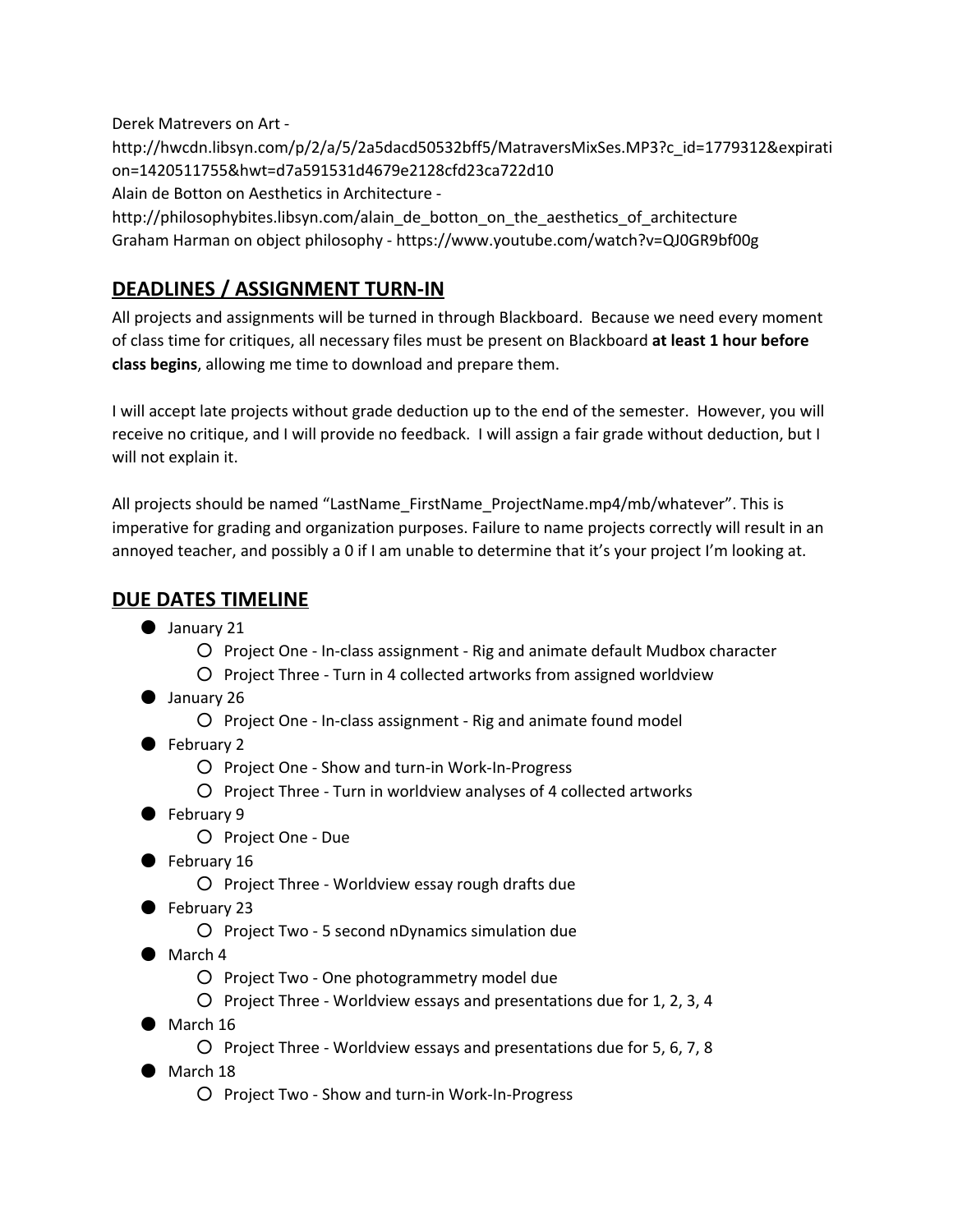- March 23
	- Project Three Worldview essays and presentations due for 9, 10, 11, 12
- March 25
	- Project Three Worldview essays and presentations due for 13, 14, 15, 16
- March 30
	- Project Two Due
- $\bullet$  April 13
	- Project Three Show and turn-in Work-In-Progress
- April 22
	- Project Three Due

## **PROJECTS**

### ● **Project One - Impossible Architecture Choreography**

- Sub-assignment In-class rig and animation A
	- Due January 21
	- Rig and animate the default Mudbox character during class time. Create a 5-10 second character animation, un-rendered. We will go around the room watching them at the end of class.
	- Turn in on Blackboard: Maya file(s)
- Sub-assignment In-class rig and animation B
	- Due January 26
	- Download a free 3D model from the internet. Rig and animate it during class time. Create a 5-10 second character animation, un-rendered. We will go around the room watching them at the end of class.
	- Turn in on Blackboard: Maya file(s)
- Sub-assignment First project Work-In-Progress
	- Due February 2
	- Come to class ready to show an un-rendered version of your first project to me and the rest of class. We will provide preliminary feedback and advice. I will let you know what needs to be improved for the final version to meet expectations.
	- Turn in nothing.
- Main assignment for first project
	- Due February 9
	- Create a virtual environment of impossible architecture, and a character of any kind. Choreograph an animated dance for the character within/around the architectural environment. Render the animation to an .mp4 or .mov file. The video file must include a title screen with your name and the title of the piece at the beginning. The animation must be at least 30 seconds not including the title screen.
	- Turn in on Blackboard: One rendered .mp4 or .mov file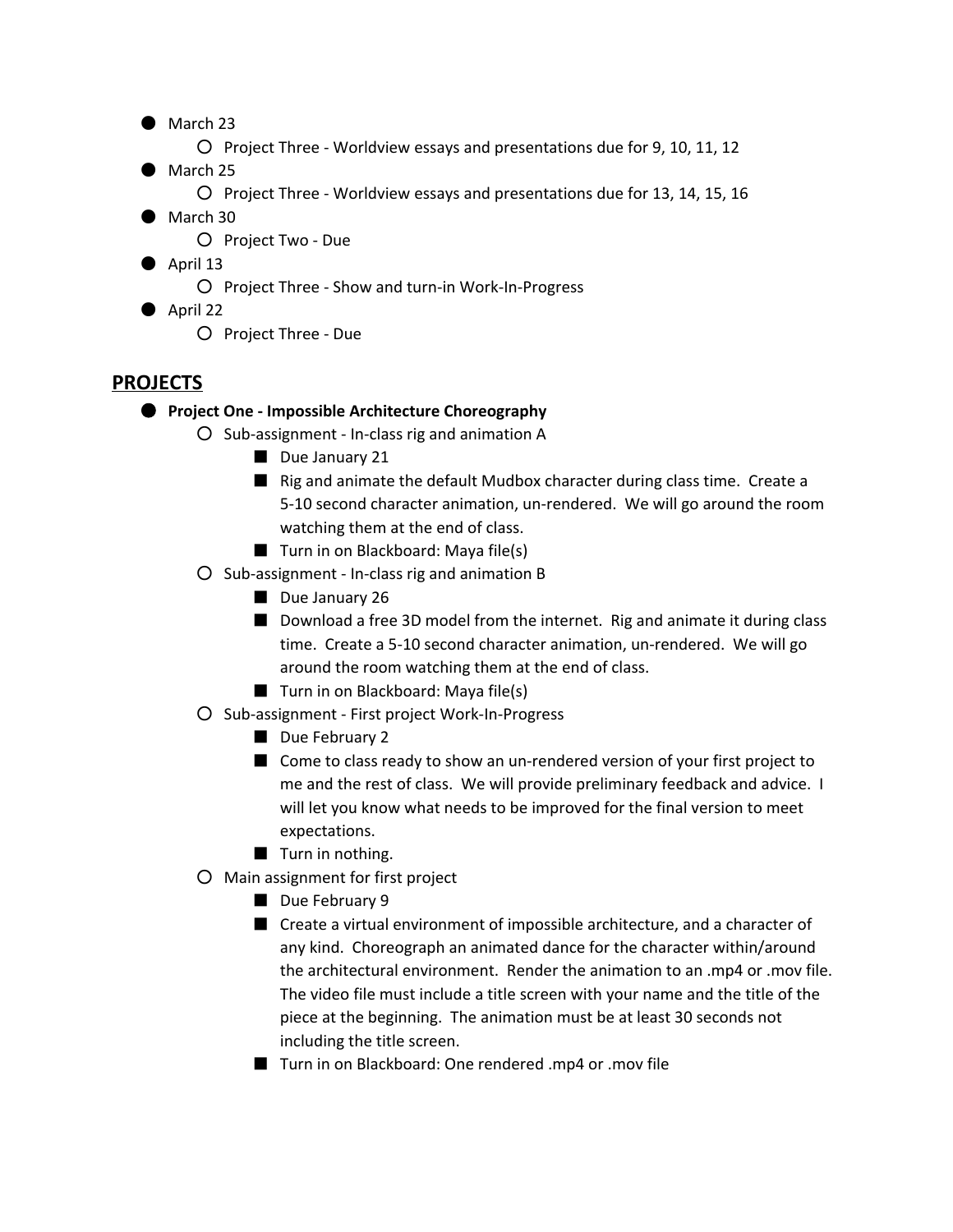### ● **Project Two - Found-Object Collage + Visual-Music Simulation**

- Sub-assignment short nDynamics simulation
	- Due February 23
	- Using any simulation (particles, cloth, hair, etc), create and render an animation at least 5 seconds long at a minimum of 24 frames per second (120 frames total at minimum)
	- Turn in on Blackboard: One rendered .mp4 or .mov file
- Sub-assignment Photogrammetry model
	- Due March 4
	- Use photogrammetry to create at least one 3D model
	- Turn in on Blackboard: Maya file(s)
- Sub-assignment Second project Work-In-Progress
	- Due March 18
	- Come to class with at least 5 seconds of your second project rendered (a rough-draft, first-pass render, not necessarily the final version). Have the environment well-fleshed-out. Be ready to show it to me and the rest of class. We will provide preliminary feedback and advice. I will let you know what needs to be improved for the final version to meet expectations.
	- Turn in nothing
- Main assignment for second project
	- Due March 30
	- Create an environment of found objects, assembled from photogrammetry, ripped from videogames, and/or downloaded from the internet. It must include at least one model obtained through photogrammetry. Within that environment, create a visual-music animation that syncs nDynamics simulations with a clip of music. Render the animation to an .mp4 or .mov file. The video file must include a title screen with your name and the title of the piece at the beginning. The animation must be at least 20 seconds not including the title screen. The animation must be at a minimum of 24 frames per second (480 frames minimum)
	- Turn in on Blackboard: One rendered .mp4 or .mov file

#### ● **Project Three - Worldview Adoption and Reaction**

- Sub-assignment, ungraded
	- January 12
	- I have written the names of 20+ artistic eras and movements onto slips of papers. In class, you will randomly pick one of these "from a hat." If you don't like it, you have one opportunity at that moment to throw it back and pick another, which you will then be stuck with. Over the course of the semester you investigate the worldview of this era/movement, write an essay, create a presentation, and create an animation based on it.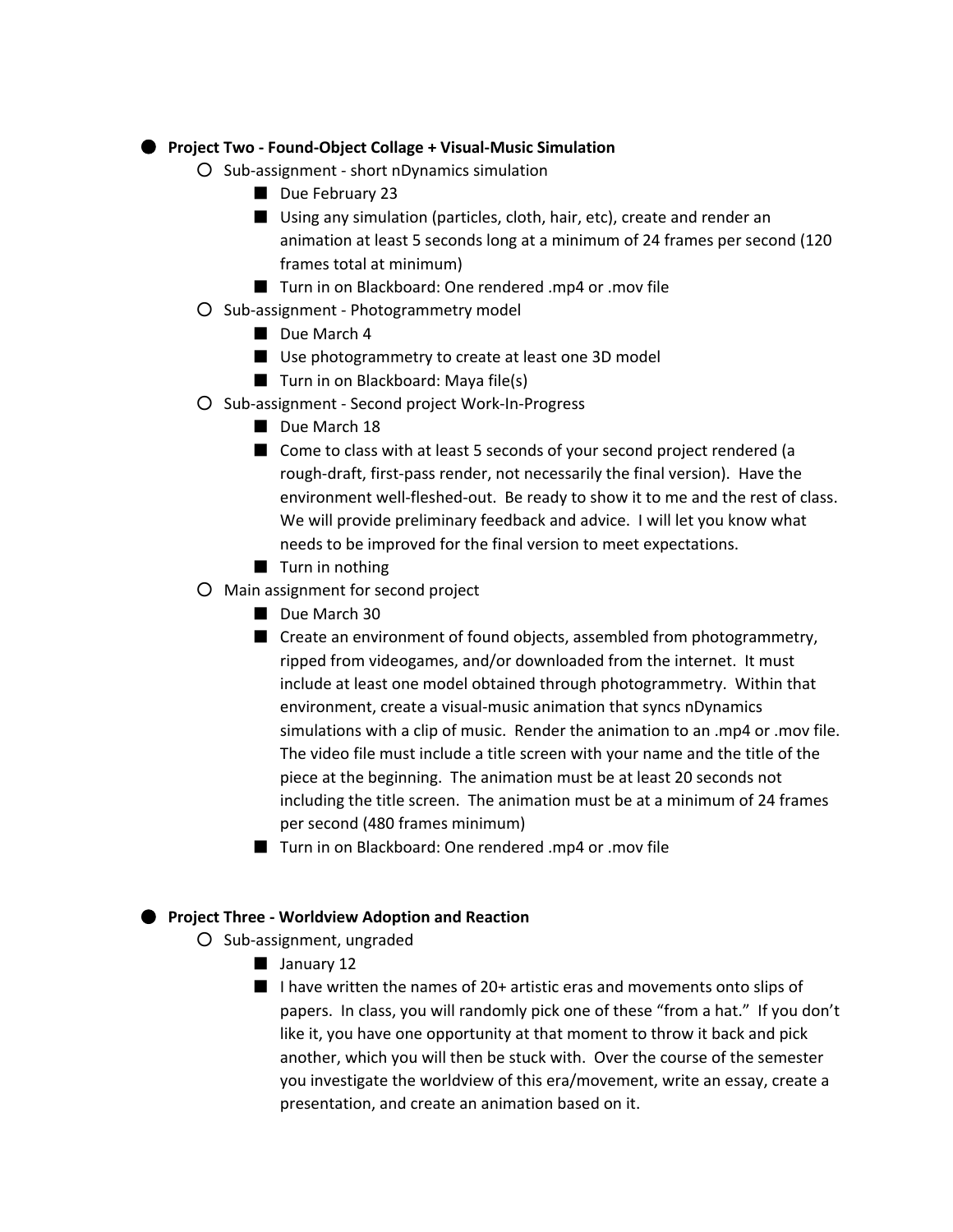- Turn in nothing.
- Sub-assignment 4 collected artworks
	- Due January 21
	- Collect 4 artworks that you think well-represent your assigned worldview.
	- Turn in on Blackboard: Image or video files of each of the artworks. If the work is temporal, turn in a video, or put a reference to media that can be found in the VCU library. Which is to say, if the work is temporal you CANNOT turn in just an image for that work, and I need to be able to access (via the internet of the library) any media recording of the work.
- Sub-assignment Worldview analysis
	- Due February 2
	- Using the worldview analysis sheets provided on Blackboard, complete a worldview analysis for each of the 4 collected artworks.
	- Turn in on Blackboard: PDFs of your completed worldview analyses, one PDF for each.
- Sub-assignment Worldview essay rough draft
	- Due February 16
	- Turn in at least 750 words of a rough draft of your worldview essay.
	- Turn in on Blackboard: A Word document of your essay.
- Sub-assignment Worldview essay final draft and presentation
	- Due March 4 for presentations 1, 2, 3, 4
	- Due March 16 for presentations 5, 6, 7, 8
	- Due March 23 for presentations 9, 10, 11, 12
	- Due March 25 for presentations 13, 14, 15, 16
	- Write an essay describing your assigned worldview. Your primary goal should be to help the reader grasp the underlying frame of mind of people, and then extrapolate how that frame of mind impacted the art of the period or movement. The essay must be no less than 1000 words and no more than 1500 words long. You may approach this however you feel is appropriate, but here are some suggestions:
		- $\bullet$  examine the implications of concurrent historical events
		- $\bullet$  question the social and cultural assumptions of the time
		- ponder the work of contemporary philosophers remember it's not about just what they said, it's about the fundamental way they approached questions
		- describe the artwork by drawing direct correlations between the above factors and stylistic characteristics of the art
	- **Deliver to the class a 10 minute presentation (7 minute presentation + 3** minutes for questions and comments) to accompany your essay. The presentation is NOT a reading of your essay - presentations and essays are not the same thing and should be delivered in the same way, even if they have the same content. You may use whatever visual aids you choose for your presentation, be that a powerpoint, a poster-board, a series of images or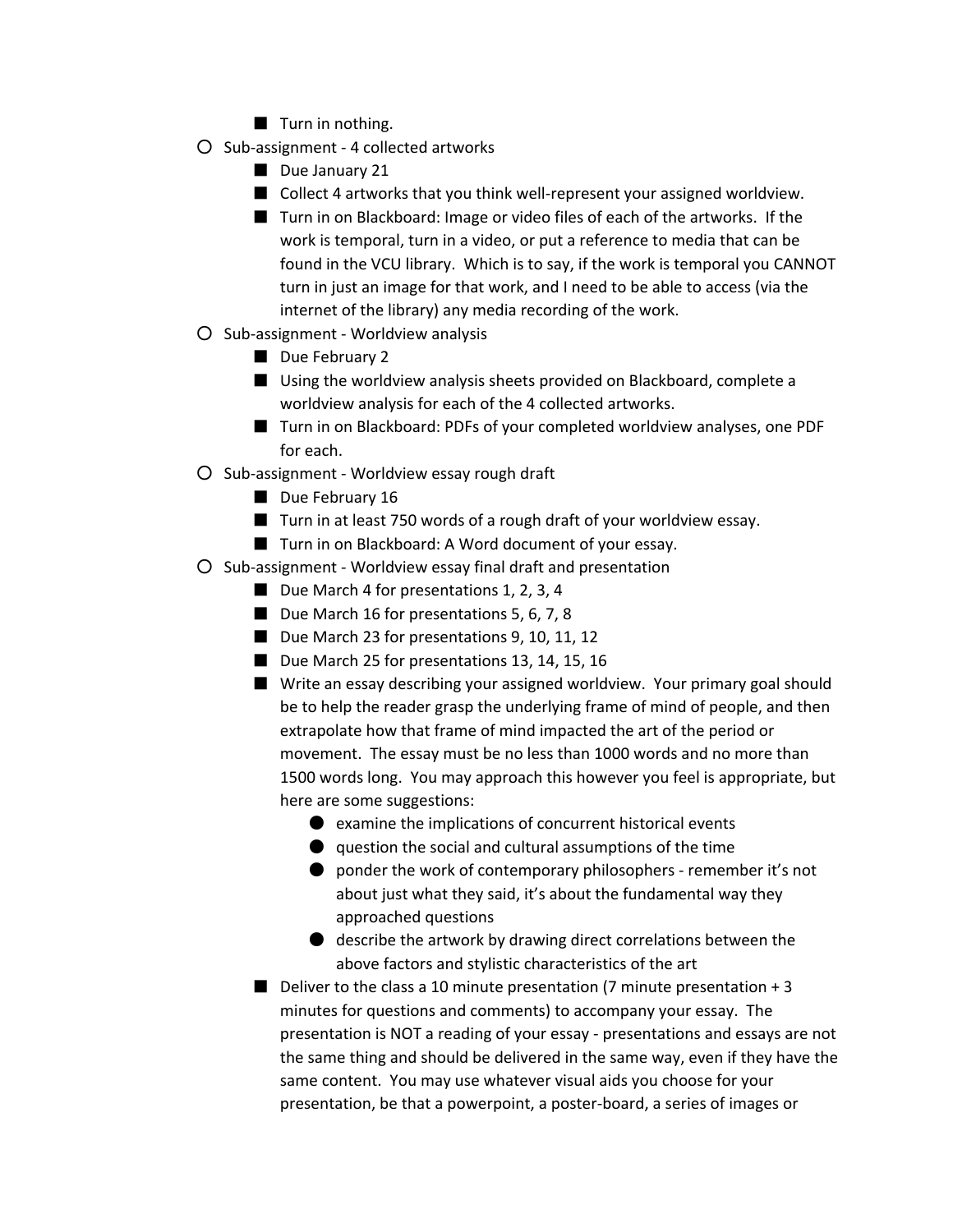short(!) videos, or just waving your arms around if that's most effective. But beware, you will be docked if your visual aids are inadequate.

- Turn in on Blackboard: A word document of your essay
- Sub-assignment Third project Work-In-Progress
	- Due April 13
	- Come to class with at least 5 seconds of each half (a total of at least 14 seconds) of your third project unrendered. By this point, the idea and any necessary modeling should be well-fleshed-out. Be ready to show it to me and the rest of class. We will provide preliminary feedback and advice. I will let you know what needs to be improved for the final version to meet expectations.
	- Turn in nothing
- Main assignment for third project
	- Due March 30
	- Create two animations that are each roughly 20 seconds in duration. The two animations can either blend one in the other or cut sharply from one to the next. The first animation should be created in the style of the assigned worldview. That means, while making the first animation, put yourself into the mindset of a person in that worldview. If I were [Bach/Richter/Serra] making 3D animation, what would I do? Make something that doesn't just mimic the style, it EMBODIES the worldview. The second animation is your response to that worldview. What is your reaction to the assigned worldview? What do you agree with or disagree with, or are attracted to or repulsed by? The second animation can either explicitly show these reactions, or it can implicitly suggest them by building its own worldview as a response to the assigned one. Render the final animation to an .mp4 or .mov file. The video file must include a title screen with your name and the title of the piece at the beginning. The animation must be at least 40 seconds not including the title screen.
	- Turn in on Blackboard: One rendered .mp4 or .mov file

## **CLASS SCHEDULE**

M Jan 12 - Bureaucracy. Pick era/movement/worldview for major assignment. FK vs IK. Abstracted example of skeleton, skinning, rigging, animating. Homework: Digital Tutors Introduction to Character Rigging in Maya.

W Jan 14 - Character example of rigging. Worldview analysis.

M Jan 19 - NO CLASS

W Jan 21 - Build rig for Mudbox default human, make a 5-10 second animation, and show in class. Homework: Maya Youtube character rigging tutorials 1-9, the rest are optional ... Collected artworks due

M Jan 26 - Download free character model from internet, build rig, make a 5-10 second animation, show in class.